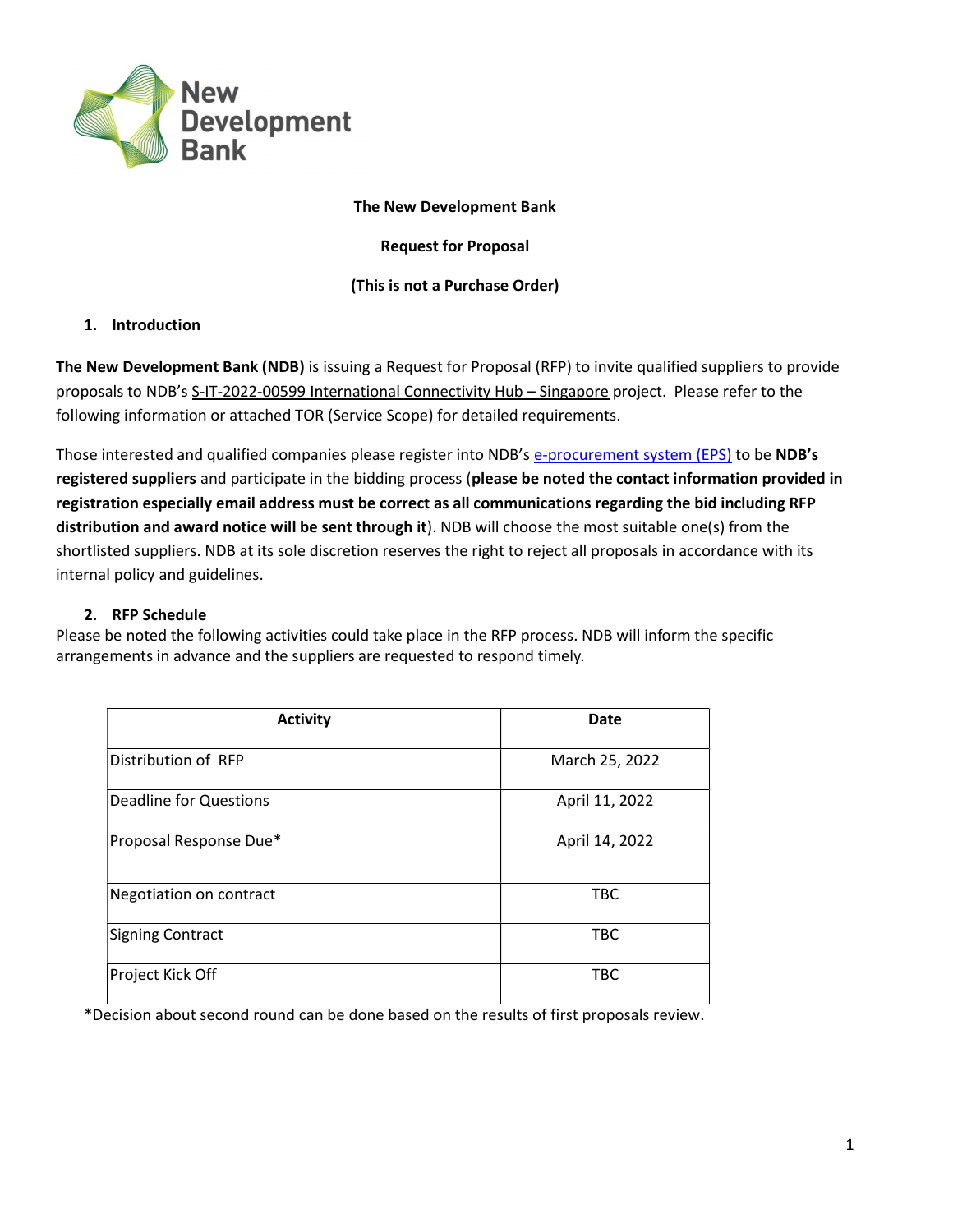# 3. Instruction to bidders

#### 3.1 Contact Information

Please use the following contact information for all correspondence with NDB concerning this RFP. Suppliers who solicit information about this RFP either directly or indirectly from other sources will be disqualified.

Mr. Ivan Nepeivoda Email: nepeivoda.ivan@ndb.int

#### 3.2 Submission of Proposals

Proposals shall be prepared in English. Both hard copy and electronic version is acceptable. Hard copy (6copies at least) is **optiona**l and shall be sent in sealed covers. Electronic version is **obligatory** and shall be submitted online via Electronic Procurement System.

For submission of proposal, the qualified suppliers should register to NDB's e-procurement system to be NDB registered suppliers (subject to NDB's internal approval) in advance. Then registered suppliers need to ENROLL in the procurement notice (for open competitive bidding) or ACCEPT the invitation (for limited competitive bidding) before submitting proposal online according to the timeline. ( https://www.ndb.int/data-anddocuments/corporate-procurements/)

The mentioning of deadline, due time, closing date, etc. herein means Beijing time; and NDB's business time is from 9:00AM to 5:15PM in working days.

#### 3.3 Questions

Please submit questions in writing by e-mail. Vendors should refer to the specific RFP paragraph number and page and should quote the questioned passage. NDB will be prompt in responding to questions. All questions may be responded to as a group and sent to all vendors.

#### 3.4 Ownership of Materials

All materials submitted in response to this RFP become the property of NDB. Proposals and supporting materials will not be returned to vendors.

#### 3.5 Proposal Costs

NDB is not responsible for any costs incurred by the vendor in the preparation of the proposal or the site visit.

# 3.6 Proposal Format (if applicable)

NDB recommends that the proposal should contain two parts as follows. The vendor may choose another format if you desire so.

Volume 1 – Main Proposal

Section 1 Executive Summary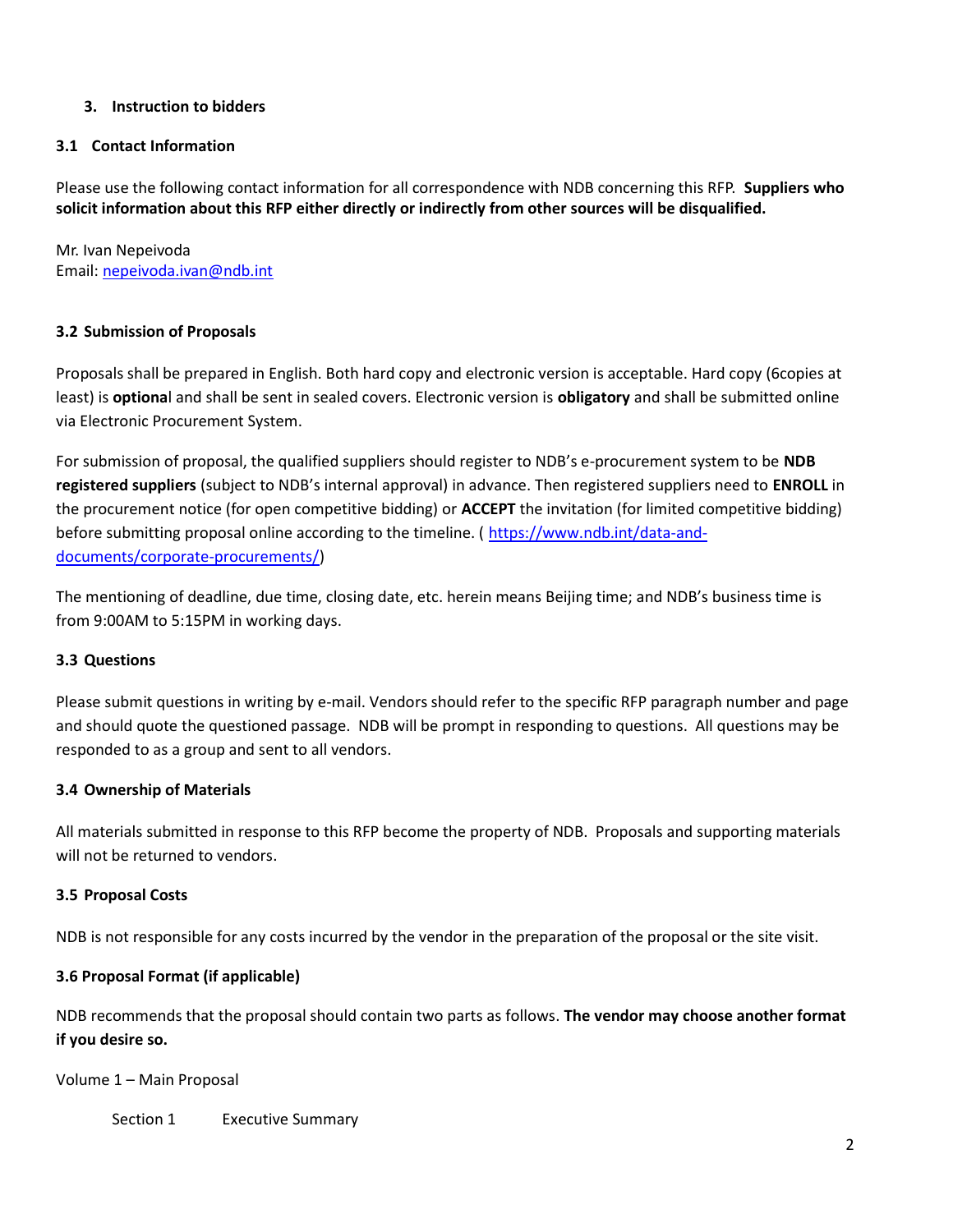| Section 2 | <b>Functional Section</b>         |
|-----------|-----------------------------------|
| Section 3 | <b>Technical Section</b>          |
| Section 4 | <b>Project Management Section</b> |
| Section 5 | Support Section                   |

The above format is only a recommendation. Suppliers could use other formats if you desire so.

Volume 2 – Price Proposal – Should be separate but integral part of the proposal. The currency is USD; if quoting in other currencies, the exchange rate should be clearly defined. The price shall be inclusive of applicable taxes (if not, please specify); and other charges shall also be clearly defined. Note: The payment will be done by international wire transfer, then NDB recommends that the tax fee must be included in the proposal, with respective details. Payment terms applicable - not less than 30 days.

### 3.7 Validity Period

The proposal including pricing quotation shall be valid at least for 120 days.

#### 3.8 RFP Amendments

New Development Bank reserves the right to amend this RFP any time prior to the closing date. Amendments will be issued only to vendors who are going to complete a proposal.

#### 3.9 Sub-contractor

NDB expects to negotiate and sign contract with one winning vendor. NDB will accept only complete solutions from a primary vendor, and will not accept any proposals that are on only one item or a combination of items from the RFP. The prime vendor will be responsible for the management of all subcontractors. NDB will not accept any invoices from subcontractors or become part of any negotiations between a prime vendor and a subcontractor.

#### 3.10 Award Notification

NDB could negotiate with all shortlisted suppliers before deciding the winning vendor. And NDB reserves the right to negotiate further with the winning supplier before and in the contracting process. The remaining vendors will be notified in writing of their selection status.

#### 4. Evaluation Criteria

The proposals will be reviewed and evaluated by NDB's team in accordance with the related policy and guidelines, especially the six principles (Economy, Efficiency, Competition, Transparency, Value for Money, Fit for Purpose) contained in NDB's corporate procurement policy. NDB is interested in obtaining a complete solution to the requirements contained in this RFP. Proposals that meet the proposal instructions and requirements will be given a thorough and objective review. Proposals that are late, or do not comply with proposal instructions, or take exceptions to mandatory requirements will be eliminated without further consideration. The following are the key factors that would be taken into consideration for evaluating the proposals.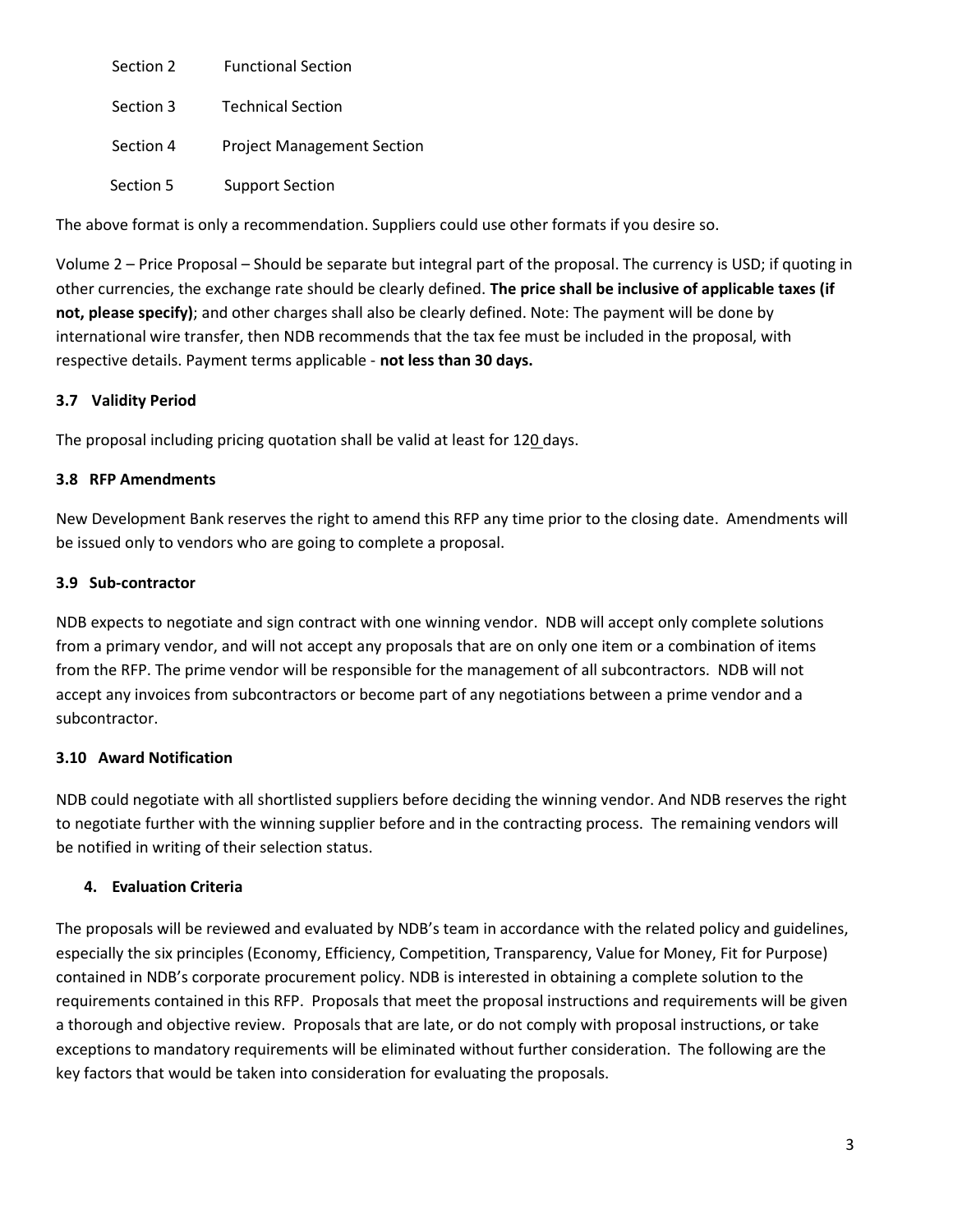# i. Technical Approach and Methodology or Software Solution

Primary consideration will be given to meet the mandatory requirements as listed in this RFP.

The following are factors in the evaluation.

- 1. Meeting the requirements as stated in this RFP;
- 2. Understanding of the work to be performed;
- 3. Technical approach and methodology to accomplish the work;
- 4. Completeness and competence in addressing the scope of work.

### ii. Project Management

NDB also believes that effective project management is essential for a successful implementation. Vendors will be evaluated on the completeness and responsiveness of their project management plans and the project team assigned.

As part of the project management plan, vendors must demonstrate adequate experience in developing and implementing the requested project. NDB's confidence in the vendors' ability to meet deadlines and successfully manage similar projects will be a primary consideration.

Special consideration is given to vendors who propose a detailed project plan with sufficient breakdown of tasks and steps to demonstrate a complete understanding of the project.

iii. Pricing

NDB will consider pricing as part of the evaluation criteria. Lowest price is not essential to win; however, large pricing differentials between vendors will be carefully examined. Price will be used as a final indicator for determining the vendor finalists when all other criteria have been normalized.

#### iv. Presentation and Demonstration

The results of Presentation and Demo will be evaluation factors.

#### v. Support and Maintenance

NDB believes the ability to perform timely support is also an important factor for the success of this project. Therefore, vendors should provide adequate information to demonstrate their capabilities to fulfill this task.

#### 5. Contract

The participant shall review the service agreement template provided by NDB in advance. The use of NDB's version of the agreement is preferable. Template agreement and general terms and conditions can be found on the NDB's official web-site https://www.ndb.int/data-and-documents/corporate-procurements/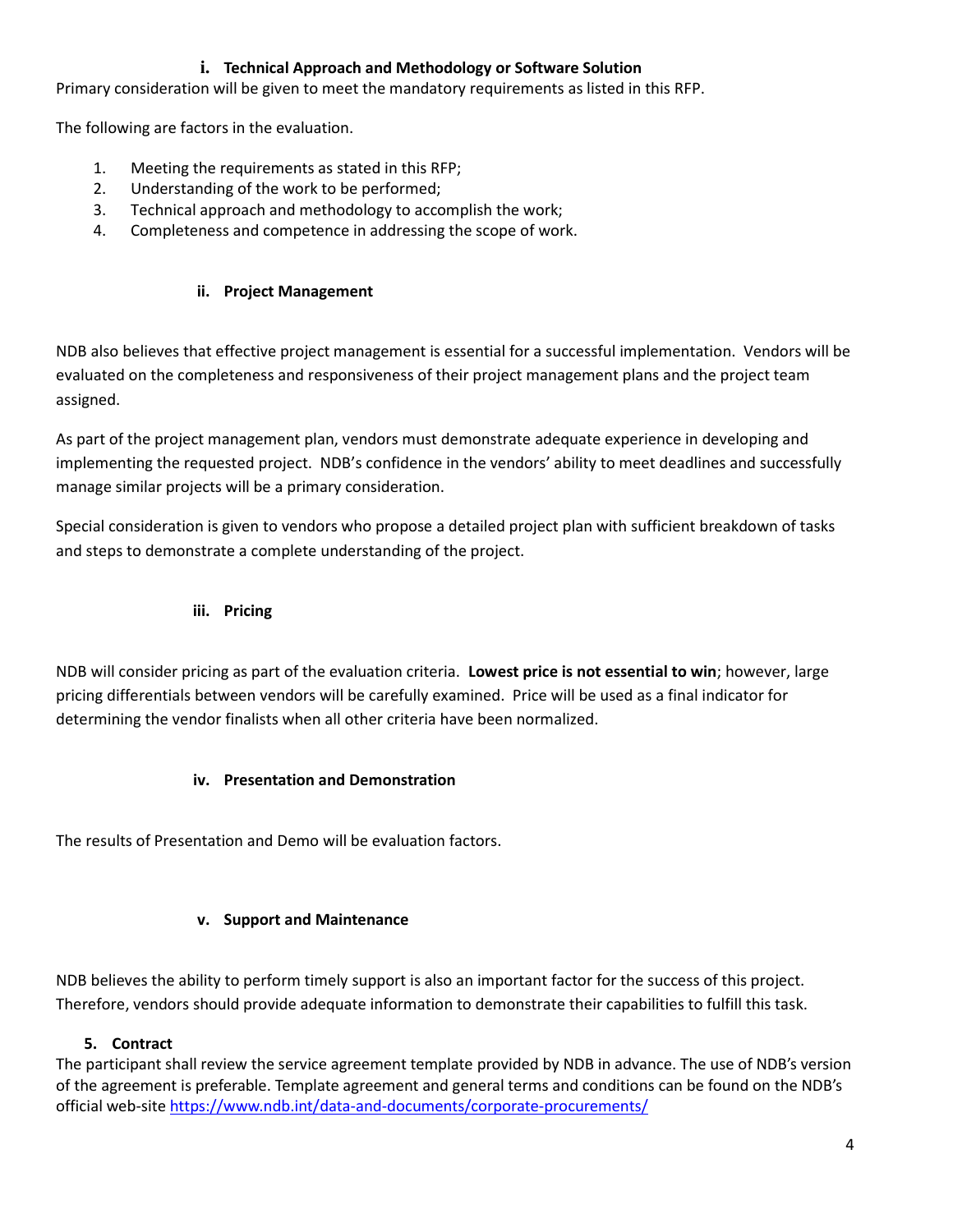# Scope of Service

#### 1. Project Background:

NDB relies on cloud providers, inside and outside mainland China, to provide applications to its end users, being external partners, customers or its staff. These applications are delivered in a variety of service models, being IaaS, PaaS or SaaS, and they must be reachable from users located both in mainland China as from users located outside mainland China, with high availability and high performance. As of today, there is only one international connectivity hub for NDB, deployed in HK. This international hub is the bridge between NDB HQ in the mainland China and NDB member countries infrastructure. Also, it is the bridge between NDB IT services, provided by the mainland China cloud providers and global cloud providers, and ensures NDB staff connectivity from domestic Internet in mainland China to the global Internet. This project comprises the deployment of a new connectivity hub for NDB, located in Singapore, therefore enhancing the resiliency and improving the performance of the network infrastructure that supports the applications provided by NDB to end users. This connectivity hub should be directly accessible from NDB's HQs.

#### 2. Project Scope

Deploy a new connectivity hub in Singapore, enhancing the resiliency and improving the performance of the network infrastructure that supports the applications provided by NDB to end users. This connectivity hub should be directly accessible from NDB's HQs.

Detailed scope:

- New dedicated leased line from NDB HQs in Shanghai to the provider's POP in Singapore.
- New dedicated NDB's connectivity hub in the provider's POP in Singapore.
- New dedicated Global Internet connection from NDB's connectivity hub in Singapore.
- New dedicated leased line to Global Azure Singapore (Southeast Asia) from NDB's connectivity hub in Singapore.
- New dedicated leased line to AliCloud Singapore from NDB's connectivity hub in Singapore.
- Smart Hands service in NDB's connectivity hub in Singapore.
- All the services involved in such a deployment.

#### 3. Functional Requirements

3.1. Direct 100Mbps leased line from NDB HQs to Singapore, provided by different telecom providers, both domestic and global, than the current leased line from NDB HQs to HK. This line should be protected end-to-end, providing a restoration in case of failure of the active path in less than 5 ms. This leased line must have a complete independent path from the current leased line from NDB HQs to HK. This leased line should have a totally independent path from 3.2, 3.3 and 3.4.

- Minimum availability of the line: 99,5%
- Average latency of the line (RTT): < 65ms
- Maximum packet loss of the line: 0.2%
- Maximum repair time for the line: 4 hours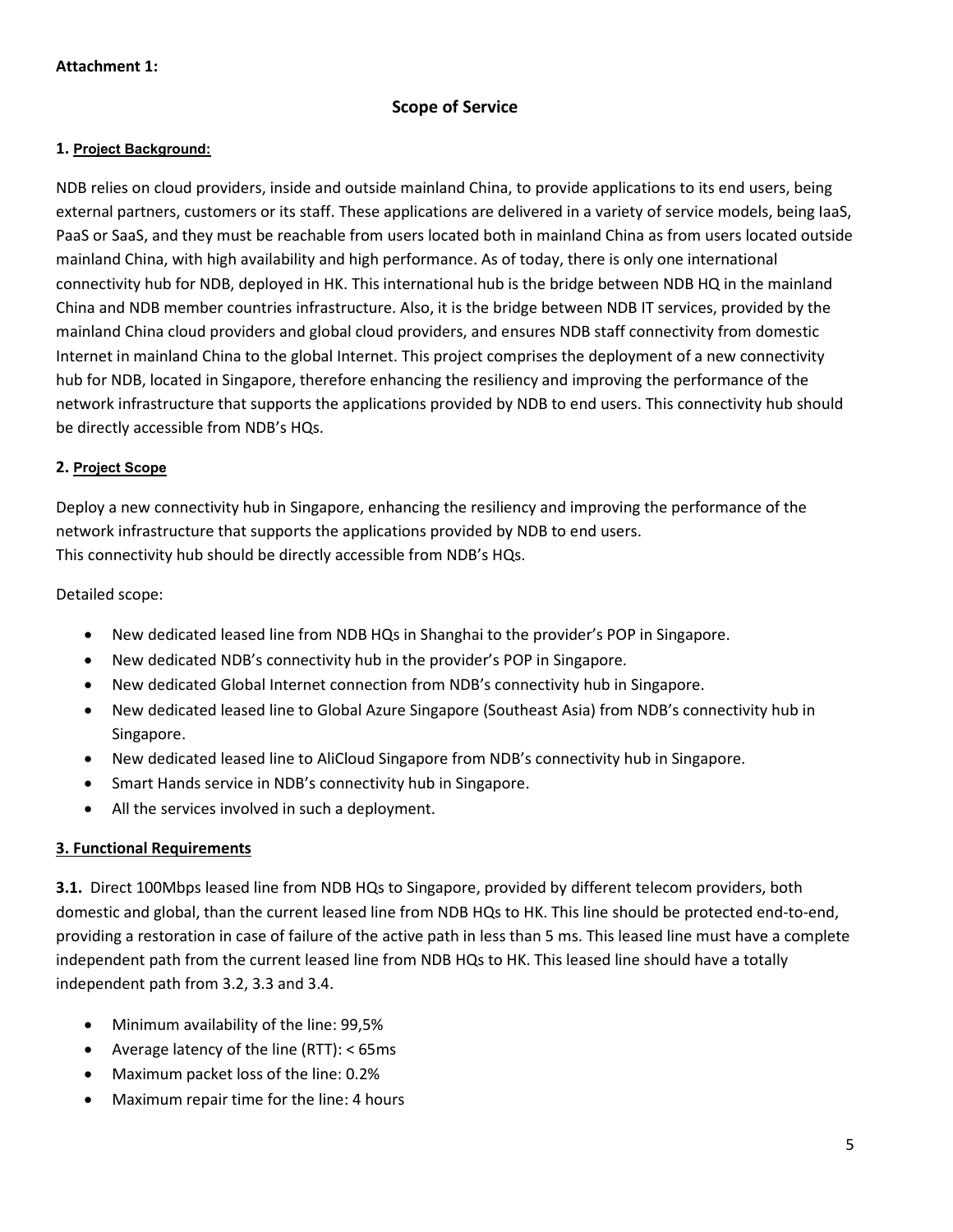3.2. Dual ExpressRoute 100 Mbps connectivity to Global Azure Singapore (Southeast Asia) from NDB's connectivity hub in Singapore to NDB's Virtual WAN hub in Global Azure Singapore (Southeast Asia). Possibility of increasing the bandwidth up to 1 Gbps with only logical configurations. This connection should have a totally independent path from 3.1 and 3.4.

- Minimum availability of the line: 99,9%
- Average latency of the line (RTT): < 10ms

3.3. Dual ExpressConnect 100Mbps connectivity to AliCloud Singapore from NDB's connectivity hub in Singapore to NDB's VBR in AliCloud Singapore. Possibility of increasing the bandwidth up to 1 Gbps with only logical configurations. This connection should have a totally independent path from 3.2 and 3.4.

- Minimum availability of the line: 99,9%
- Average latency of the line (RTT): < 10ms
- Maximum packet loss of the line: 0.02%
- Maximum repair time for the line: 4 hours

3.4. Dedicated 100 Mbps Global Internet connection from NDB's connectivity hub in Singapore with BGP fullrouting support. Minimum of 5 public IPv4 addresses provided. Possibility of increasing the bandwidth up to 1 Gbps with only logical configurations. This line should have a totally independent path from 3.1, 3.2 and 3.3.

- Minimum availability of the line: 99,9%
- Average latency of the line (RTT): N/A
- Maximum packet loss of the line: 0.2%
- Maximum repair time for the line: 4 hours

3.5. New dedicated NDB's connectivity hub in the provider's POP in Singapore.

- Minimum availability of the data center 99,999%
- 1 cabinet rack (45U)
- kva power availability
- Primary and Redundant power circuits available
- Hardware requirements for the device to be deployed on this rack. Please use 1000BASE-T SFP transceiver module for Category 5 copper wire modules. Other types of SFP modules need to be justified to NDB.



3.6. Smart Hands service in NDB's connectivity hub in Singapore.

- 24x7 support
- On-site technical assistance
- Assembling, physical installation of network devices or physical servers
- Remove and install interface cards
- Hard and soft reboot of network devices and servers
- Test carrier circuits
- Maintenance, assembling and installing of the cabling infrastructure